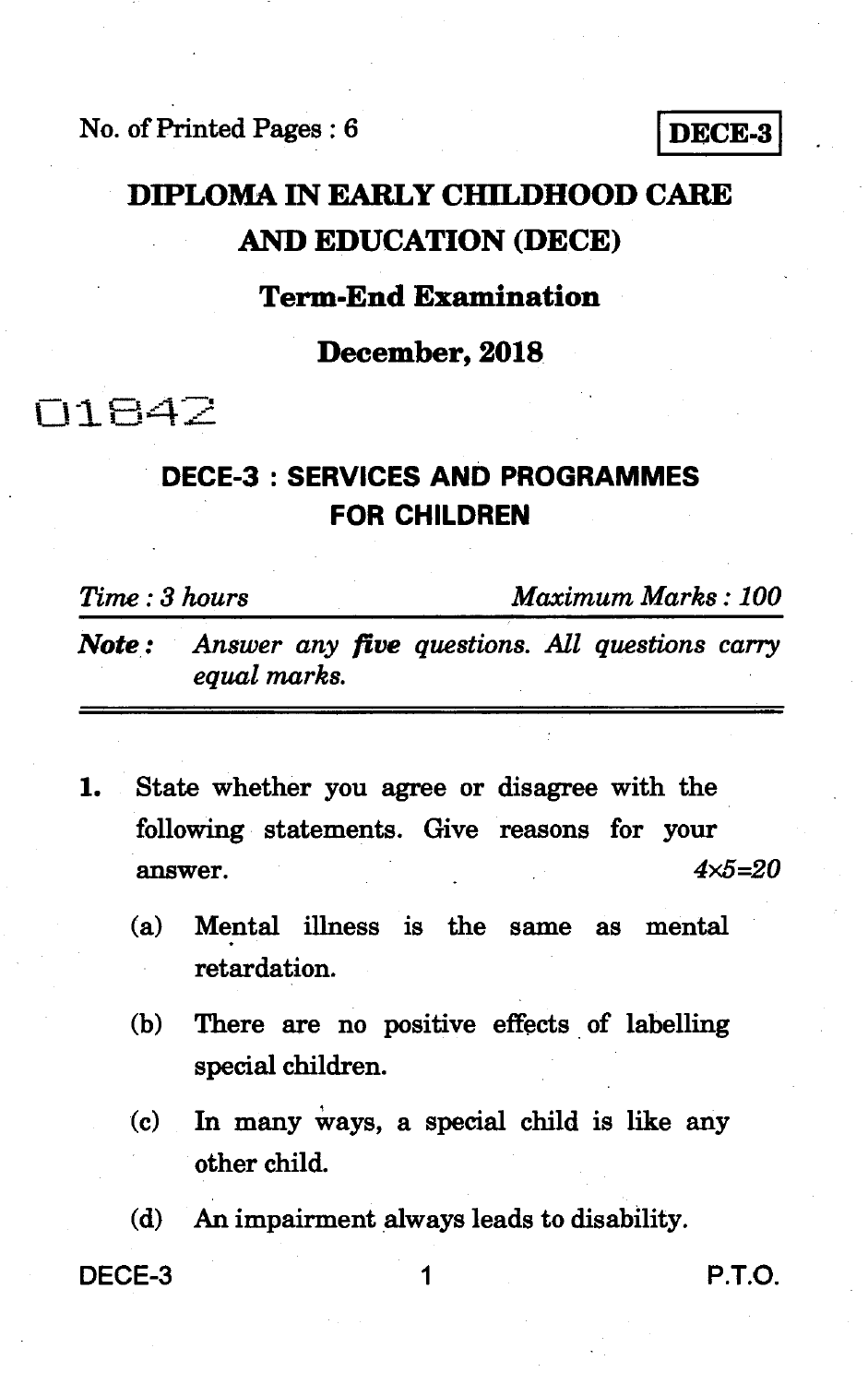- **2. (a) Discuss the rationale for providing early child development interventions in India.** *10*  **(b) What are some problems in the implementation of the ICDS programme ?** *10*  **3. (a) Discuss why the organization 'Mobile**   $\overline{5}$ **Creches' has its name. (b) What services are provided by the field programme of Mobile Creches ?** *15*  **4. (a) What are the basic ideas in the educational philosophy of the following ?** *7+7=14*  **(i) Tagore** 
	- **(ii) Montessori**
	- **(b) Name and describe the activities of any one international organization working in the area of child development.** *6*
- **5. (a) What is the 'child-to-child' strategy of communication ? Explain why this strategy can be effective for improving the health status of a community.** *10* 
	- **(b) Describe giving examples, the characteristics of an effective supervisor.** *10*

**DECE-3 2**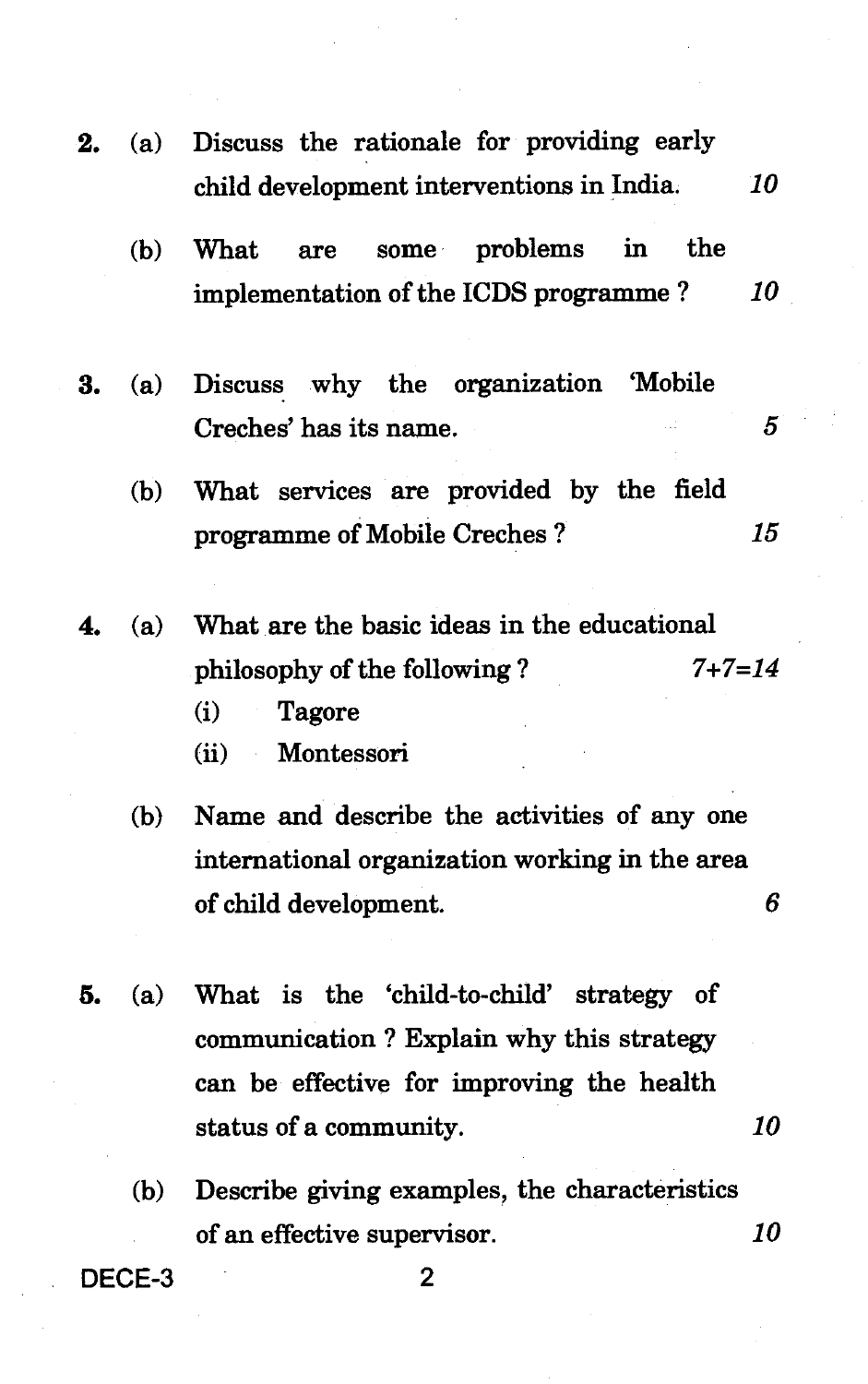- **6. (a) As an ECCE worker, what would you do if a child in your centre has a fit ?** 
	- **(b) How would you manage an aggressive child ?** *5*
	- **(c) How can you encourage speaking skills in children with visual impairment ?** *10*
- **7. (a) Giving examples, discuss the benefits of using role play as a method of communication to explore the issue of `gender discrimination' with community members.** *10* 
	- **(b) Discuss the factors related to the communicator which can be barriers for effective communication.** *10*

**DECE-3 3 P.T.O.** 

 $\mathbf{5}$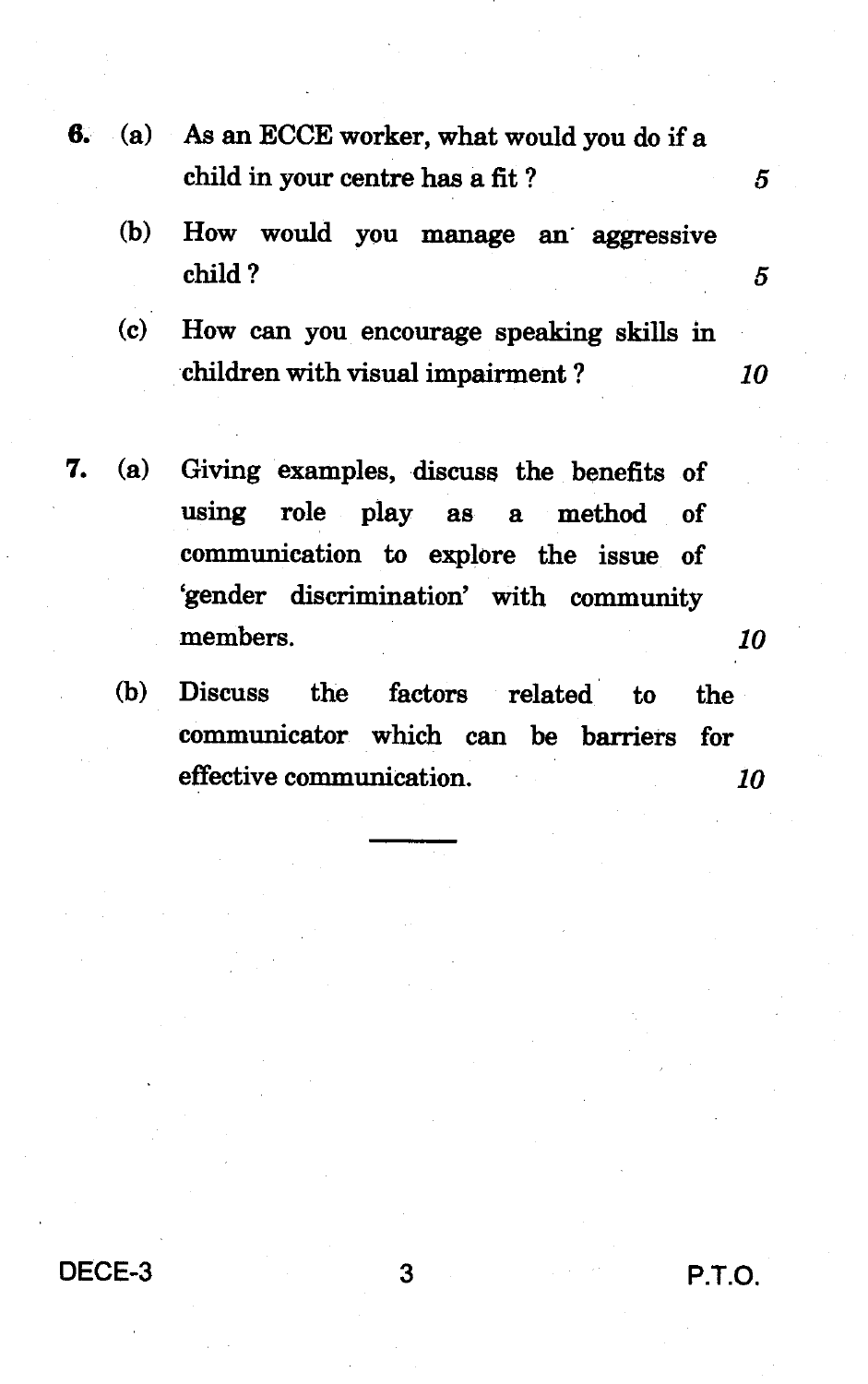## डी.ई.सी.ई.-3

# प्रारम्भिक बाल्यावस्था देखभाल एवं शिक्षा में डिप्लोमा (डी.ई.सी.ई.)

### सत्रांत परीक्षा

### दिसम्बर, 2018

डी.ई.सी.ई.-3 : बच्चों के लिए सेवाएँ एवं कार्यक्रम

समय : 3 घण्टे

अधिकतम् अंक : 100

#### किन्हीं पाँच प्रश्नों के उत्तर दीजिए । सभी प्रश्नों के अंक नोट : समान हैं ।

1. बताइए कि आप निम्नलिखित कथनों से सहमत हैं या असहमत। अपने उत्तर के कारण बताइए।  $4 \times 5 = 20$ 

(क) मानसिक रोग और मानसिक मंदता दोनों समान हैं ।

- (ख) विशेष बच्चों को लेबलित करने के कोई सकारात्मक प्रभाव नहीं होते ।
- (ग) कई पहलुओं में विशिष्ट बच्चा अन्य दूसरे बच्चों के समान ही होता है।

(घ) क्षति हमेशा अपंगता का कारण बनती है।

#### DECE-3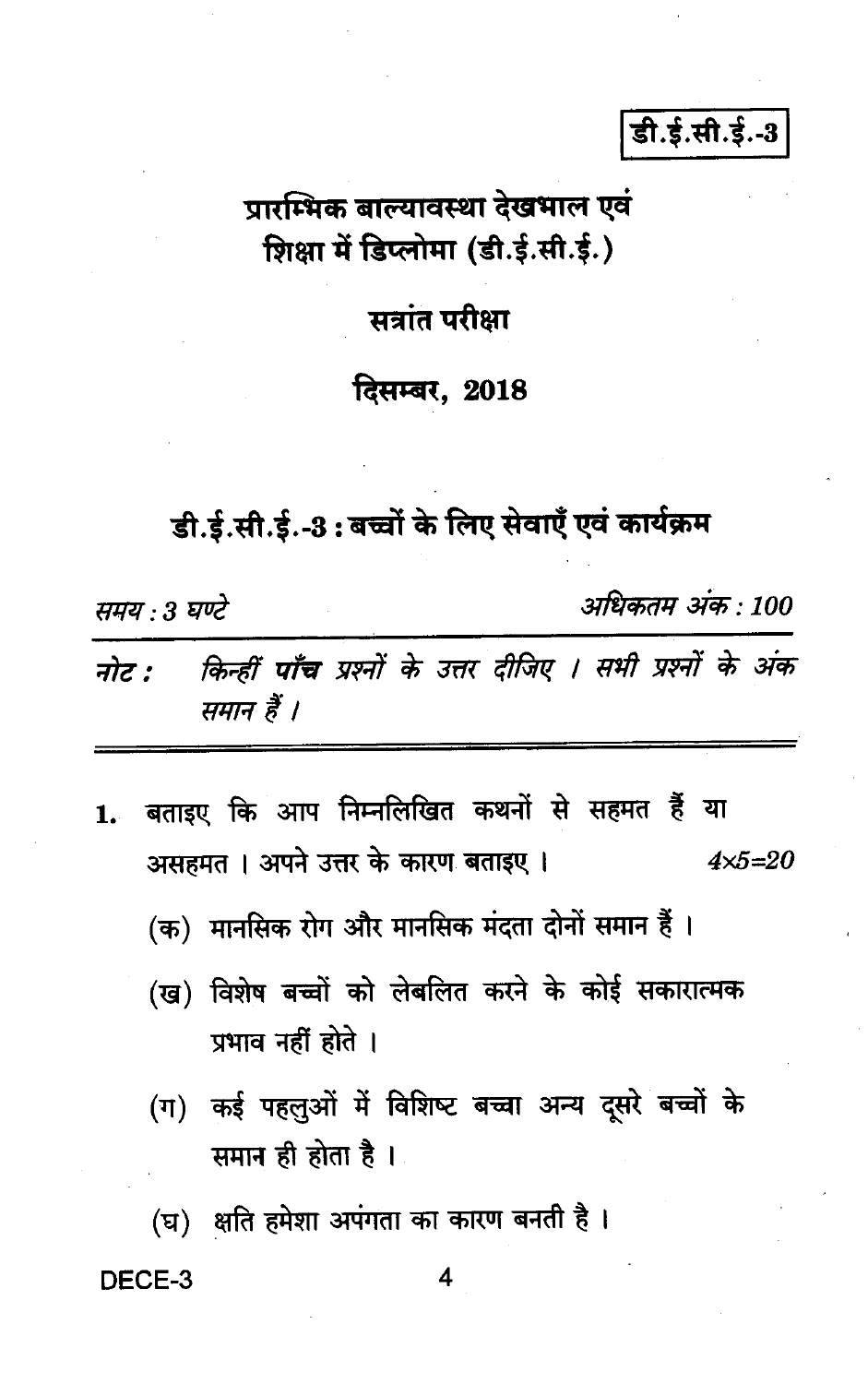- (क) भारत में प्रारंभिक बाल विकास अंत:क्षेप प्रदान करने  $2.$ के लिए तर्काधार की चर्चा कीजिए। 10
	- (ख) आई.सी.डी.एस. कार्यक्रम को कार्यान्वित करने में सामने आने वाली कुछ समस्याएँ कौन-सी हैं ? 10
- (क) 'मोबाइल क्रैश' संगठन का नाम मोबाइल क्रैश क्यों 3. है ?चर्चा कीजिए ।
	- (ख) मोबाइल क्रैश के क्षेत्रीय कार्यक्रम द्वारा क्या सेवाएँ प्रदान की जाती हैं ? 15
- (क) निम्नलिखित के शैक्षणिक दर्शन के मूलभूत विचार क्या 4. 普?  $7 + 7 = 14$ 
	- $(i)$ टैगोर
	- $(ii)$  मॉन्टेसरी
	- (ख) बाल विकास के क्षेत्र में काम करने वाले किसी एक अन्तर्राष्ट्रीय संगठन का नाम और उसकी गतिविधियों का वर्णन कीजिए ।
- (क) संचार की 'चाइल्ड-टू-चाइल्ड' कार्यनीति क्या है ? 5. समुदाय के स्वास्थ्य स्तर को बेहतर बनाने के लिए यह कार्यनीति कैसे प्रभावशाली हो सकती है ? व्याख्या कीजिए ।
	- (ख) प्रभावी पर्यवेक्षक की विशेषताओं का उदाहरण देते हुए वर्णन कीजिए । 10

DECE-3

5

P.T.O.

10

5

6